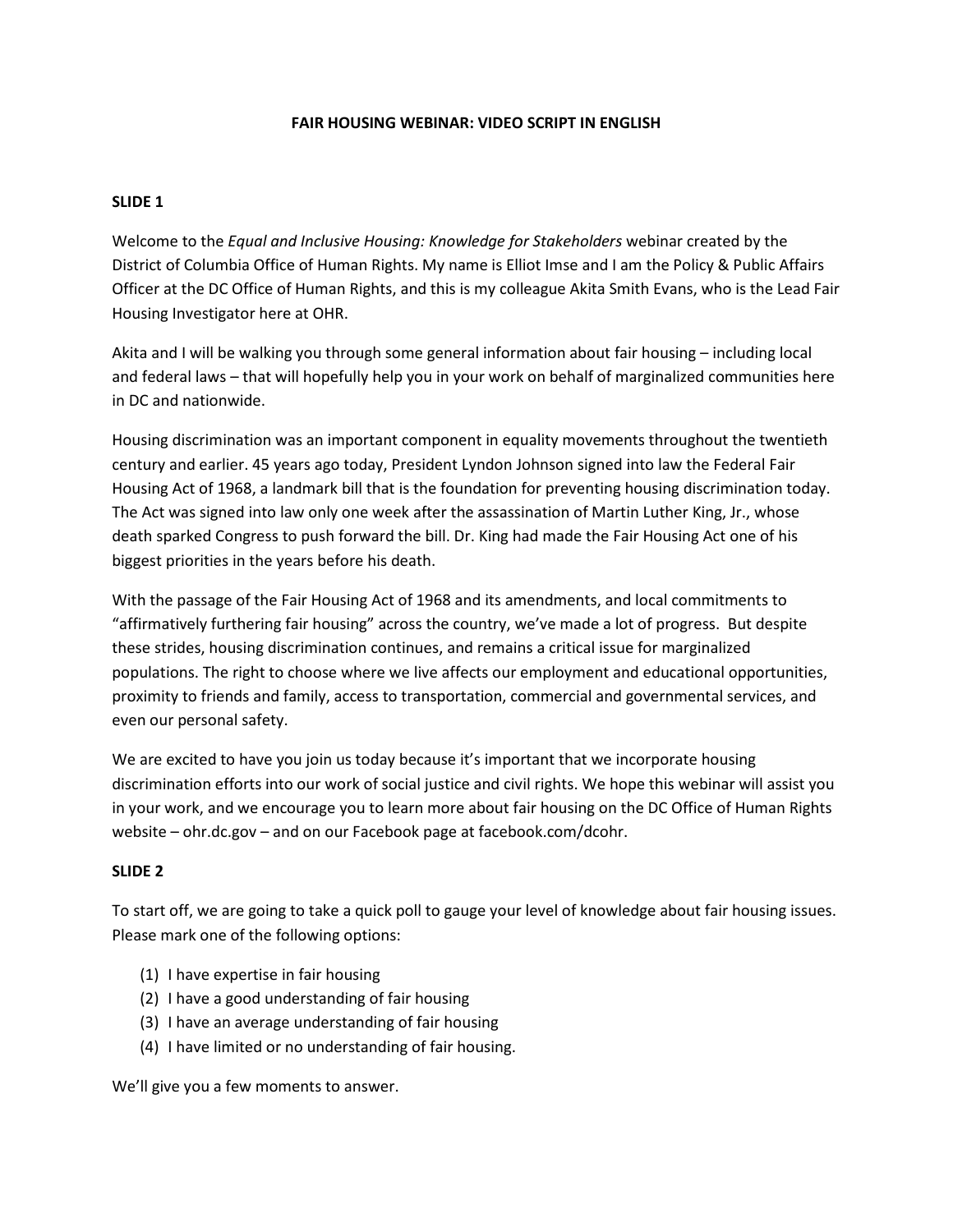### **SLIDE 3**

This webinar is funded by the US Department of Housing & Urban Development, or HUD. HUD aims to create strong, sustainable, inclusive communities and quality affordable homes for all. In relation to fair housing, HUD works to build inclusive and sustainable communities free from discrimination. The Office of Human Rights, or OHR, works closely with HUD to investigate complaints of discrimination and on many other fair housing issues.

### **SLIDE 4**

OHR's mission is to eradicate discrimination, increase equal opportunity, and protect human rights through enforcement of District and federal non-discrimination laws. While OHR does proactive advocacy work to prevent discrimination *before* it happens, the primary function of this District government agency is to…

### **SLIDE 5**

…investigate complaints of discrimination that are filed with the office in the areas of housing, employment, public accommodations and educational institutions. For housing complaints, which is the focus of our talk here today, OHR relies primarily on two laws: the DC Human Rights Act of 1977 and the Federal Fair Housing Act of 1968, along with its amendments.

### **SLIDE 6**

Almost anyone can file a discrimination complaint with the Office of Human Rights, from individuals to organizations, which can include group homes, advocacy and fair housing groups, as well as real estate agents. A complaint can be filed as long as:

- The person suffered an actual or threatened injury of discrimination;
- The respondent (or housing provider) does business in D.C.;
- Subject matter is covered by the Fair Housing Act or DC Human Rights Act; and that the
- Complaint is filed within one year from the date of the last incident of discrimination.

### **SLIDE 7**

A benefit of filing through OHR is that the person or organization alleging discrimination is provided a cost-free complaint process that does not require a lawyer, allowing individuals from diverse socioeconomic statuses to be provided an opportunity for their claims to be heard. To file a complaint…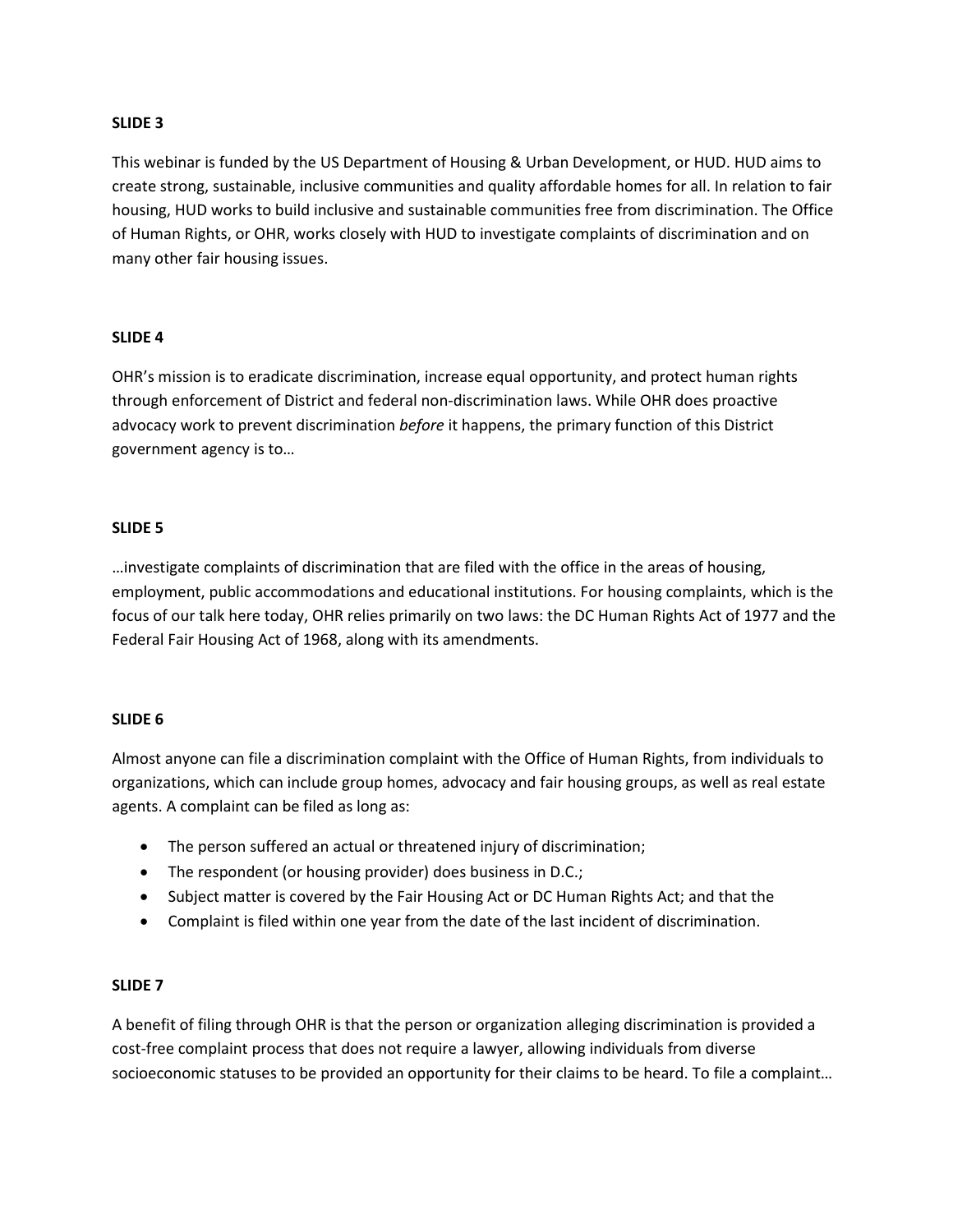## **SLIDE 8**

... individuals can fill out a simple complaint form online or by visiting the OHR office at the Judiciary Square Metro stop in DC. After filing the form, they may be brought into the office for an intake interview, where an investigator will attempt to find out more details about the alleged discriminatory housing incident.

### **SLIDE 9**

After the intake interview, OHR decides whether it has jurisdiction over the complaint, and if so, will formally accept it as an official OHR case and cross-file it with the US Department of Housing and Urban Development if it encompasses protection under federal law.

Once the case is accepted, the office will initiate an investigation and schedule mediation between the complainant and the respondent – the person who allegedly discriminated. OHR is unique in that mediation is mandatory for both the complainant and respondent. Both parties must sit down with an OHR mediator and attempt to resolve the issue with an agreement that can include anything from obtaining the desired housing, monetary damages, required staff trainings or other solutions. If a mediation settlement is agreed to, the investigation stops and the case is closed.

### **SLIDE 10**

However if mediation fails, OHR will continue to investigate the case until it is complete. The investigation may include interviewing the complainant, respondent and witnesses, a review of documentation and policies, or other methods. Once the investigation is complete…

### **SLIDE 11**

…the investigative report is sent to OHR's General Counsel for review and legal analysis of the investigative findings and forwards it to the Director for a final Determination. The Director of OHR then reviews the determination and decides whether to render a decision of no probable cause or probable cause. If probable cause is found, the parties will meet for conciliation to try, once more, to reach a mutual agreement. If no agreement is made…

#### **SLIDE 12**

…the case is sent to the DC Commission on Human Rights. There, one of three administrative judges will review the evidence and make a legal determination about whether discrimination occurred. Explicit damages will be recommended if discrimination is found. A panel of citizen Commissioners appointed by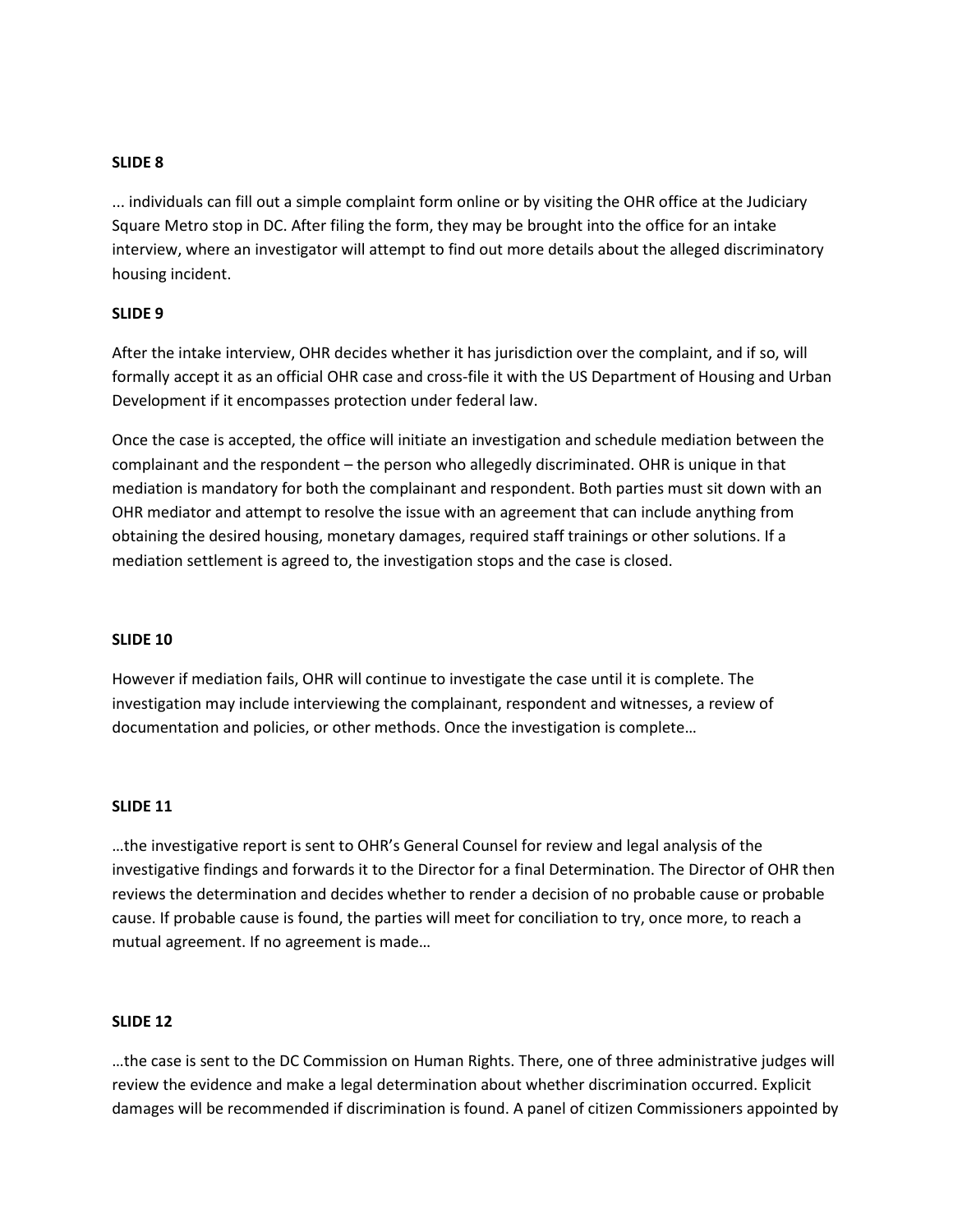the Mayor then review the judge's finding, and either agree with the finding and damages or overturn the finding or demand different damages. The Commissioners make the final determination.

## **SLIDE 13**

Now, we'll shift gears from talking about the OHR complaint process to talking about the DC Human Rights Act.

The DC Human Rights Act of 1977 is one of the most progressive non-discrimination laws in the nation. As I mentioned earlier, the Act bans discrimination in housing, employment, public accommodations and educational institutions.

## **SLIDE 14**

The reason we consider the DC Human Rights Act one of the most progressive non-discrimination laws because it provides protections base on *18 protected groups*, compared to only seven in the federal Fair Housing Act. The ones included under the Fair Housing Act are: race, color, sex, national origin, religion, age, and disability. Those not included under federal law but protected under the DC Human Rights Act are: personal appearance, marital status, sexual orientation, gender identity or expression, familial status, family responsibilities, matriculation – which is status as a student, political affiliation, source of income (such as the use of housing vouchers), status as a victim of an intrafamily offense and place or residence or business.

## **SLIDE 15**

We are now going to look at the protected group "status as a victim of an intrafamily offense" a little more closely.

## **SLIDE 16**

Because status as a victim of an intrafamily offense is protected in DC, it is now

- Prohibited to refuse to make a reasonable accommodation in restoring or improving security and/or safety measures for a victim of domestic violence,
- Prohibited to prevent a person from terminating a lease early or with a penalty if they are a victim of an intra-family offense, and it is
- Prohibited to bar or limit the right of a victim to call the police for emergency assistance or to impose a penalty for calling for emergency assistance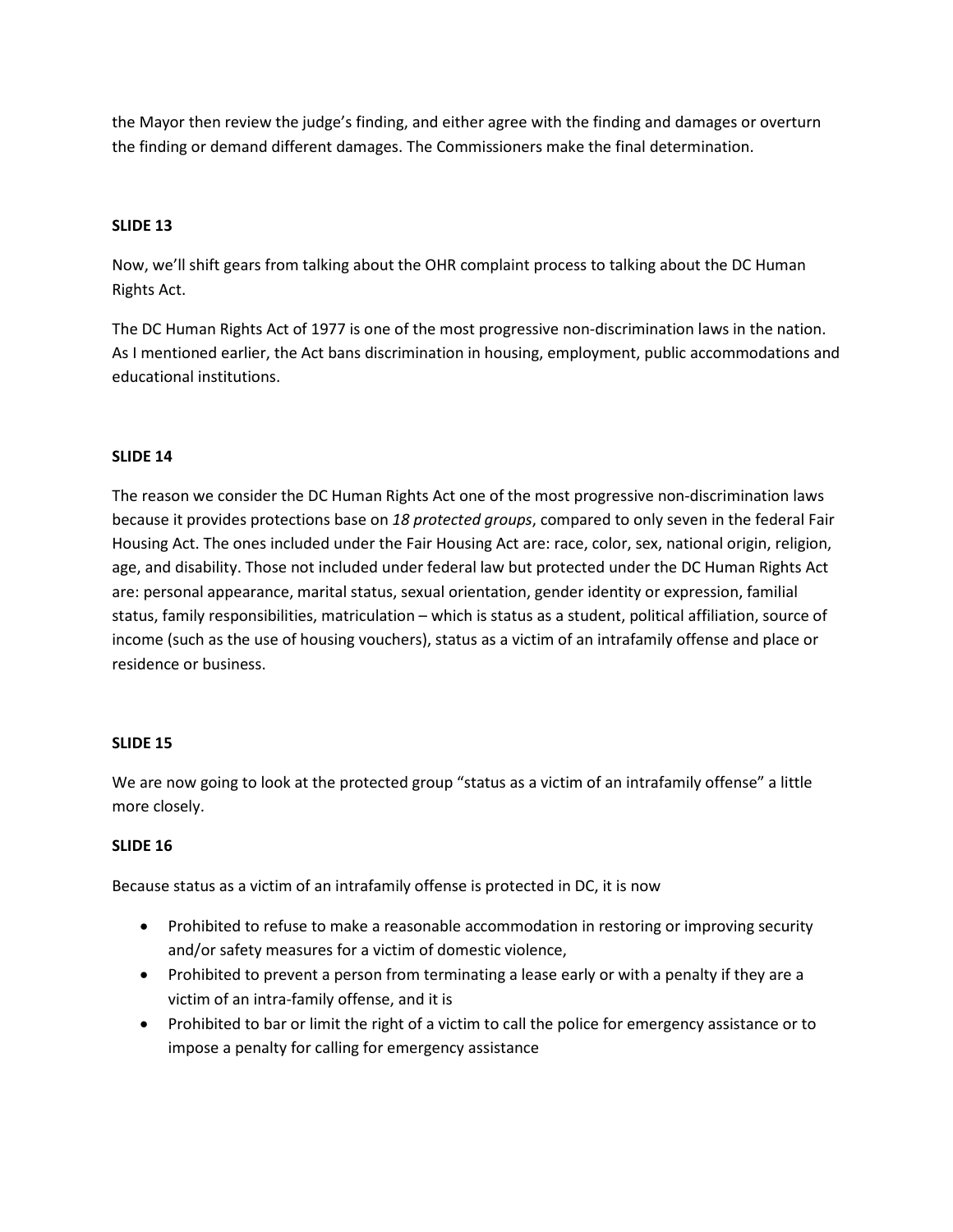Status as a victim of intrafamily offense is an important addition to the DC Human Rights Act, added only a few years ago.

The bottom line is that in the area of fair housing, DC law is much more comprehensive than federal law, with 18 groups protected. This means that whether you're a tenant or homeowner, whether you're applying for a loan or applying to rent an apartment, you are legally protected from discrimination under 18 different characteristics. Now we will watch a video showing an example of a discriminatory incident based on national origin.

# **SLIDE 17**

# <<<<VIDEO PLAYS>>>>

# **SLIDE 18**

We just talked about the 18 protected groups in DC, so now it is time for a pop quiz. Which of the protected groups below is not covered under the DC Human Rights Act?

- (1) Personal Appearance
- (2) Status as a Veteran
- (3) Race, or
- (4) Familial Status

We'll give you a few moments to answer.

I'm now going to pass this webinar over to my colleague Akita Smith-Evants, who as mentioned previously, is the lead fair housing investigator at the DC Office of Human Rights. She will be going into the federal Fair Housing Act in more depth.

## **SLIDE 19**

Now, we're going to get more deeply into the Fair Housing Act.

The purpose and intent of the Fair Housing Act was to promote equal housing for not just some, but for all. When we think about the Fair Housing Act, it's very important to remember its context: when the FHA was passed in the 1960's, segregation was rampant. Brown v. Board of Education had only passed a few years earlier, and many states still enforced draconian Jim Crow Laws to maintain segregation.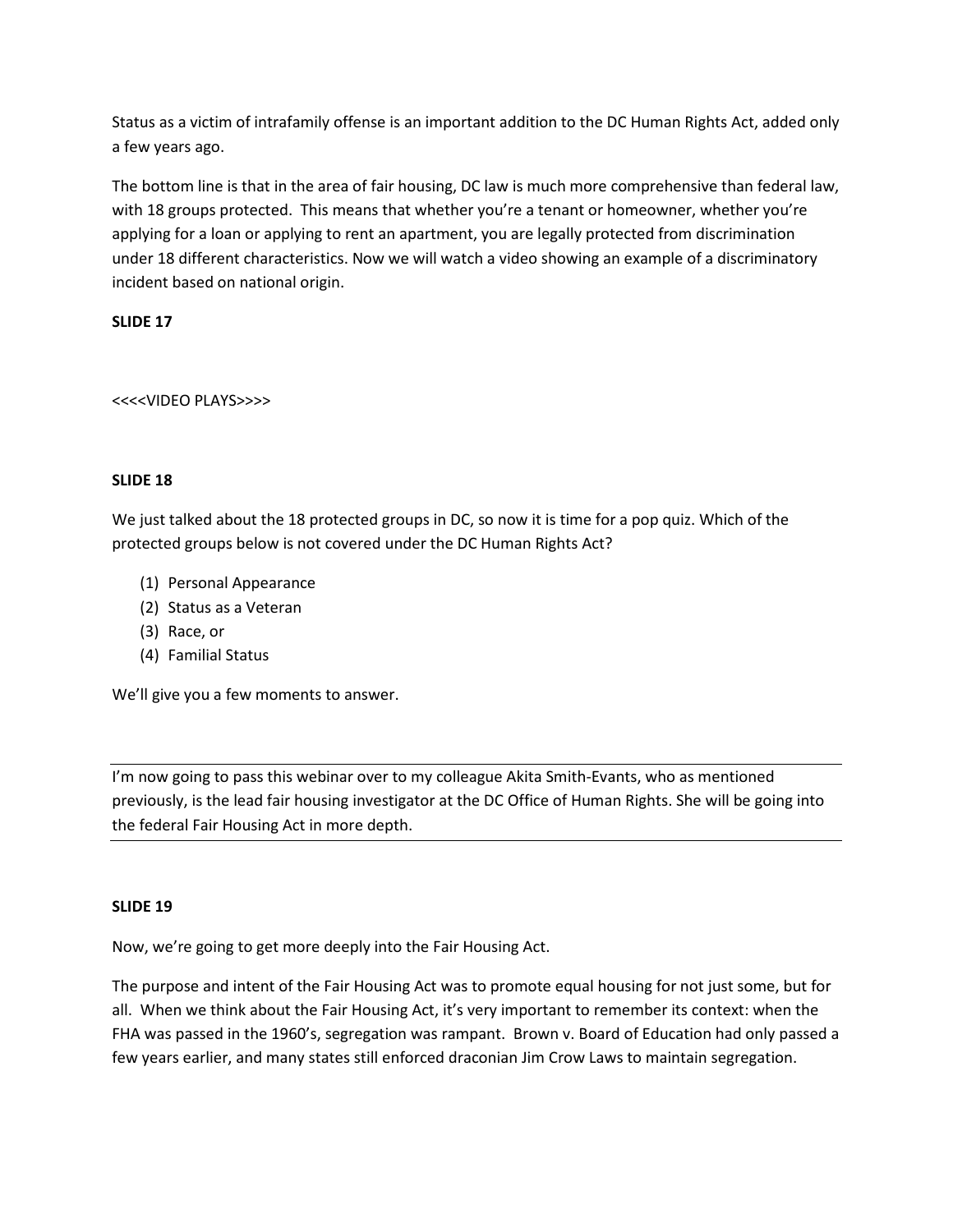#### **SLIDE 18**

When passed, the Act originally covered only race, color, national origin and religion. The Fair Housing Act was later amended to add sex as a protected group and later amended again to add disability and familial status.

#### **SLIDE 19**

The Fair Housing Act is very broad; it prohibits discrimination in virtually all areas of housing from refusing to rent, financing, denying or limiting services or imposing different terms, conditions based on a protected traits, such as your race, national origin or sex.

The following is a video that shows an example of refusal to rent, in this case because of religion.

#### **SLIDE 20**

<<<<PLAY VIDEO>>>>

#### **SLIDE 21**

One type of housing discrimination is *Blockbusting*. Blockbusting is what happens when a real estate agent persuades an owner to rent or sell their property because a particular group of people are moving in the neighborhood. For example: If the neighborhood is predominately white, and the real estate agent convinces the owner to sell their home at a reduced price because a protected group such as Hispanics are starting to integrate the neighborhood, this would be considered blockbusting and is illegal. The real estate agent may use stereotypes about Hispanics to convince the owner that the diminishing value of their property is inevitable.

### **Slide 22**

Another example of housing discrimination is called *steering*. While steering is very common, it may be done in a subtle way to make the buyer feel as though the agent is looking out for the best interest of the buyer when the intent is to discriminate. For example, an agent tells a couple with a child that the homes across town would suit them better because they will have lots of parks and playgrounds for children. However the couple is only interested in homes in a certain part of town, but the agent insists that another area or neighborhood is better without even bothering to show the couple houses that they have requested. It might not appear so on the surface, but this is discrimination. This couple with children should be able to live anywhere they choose.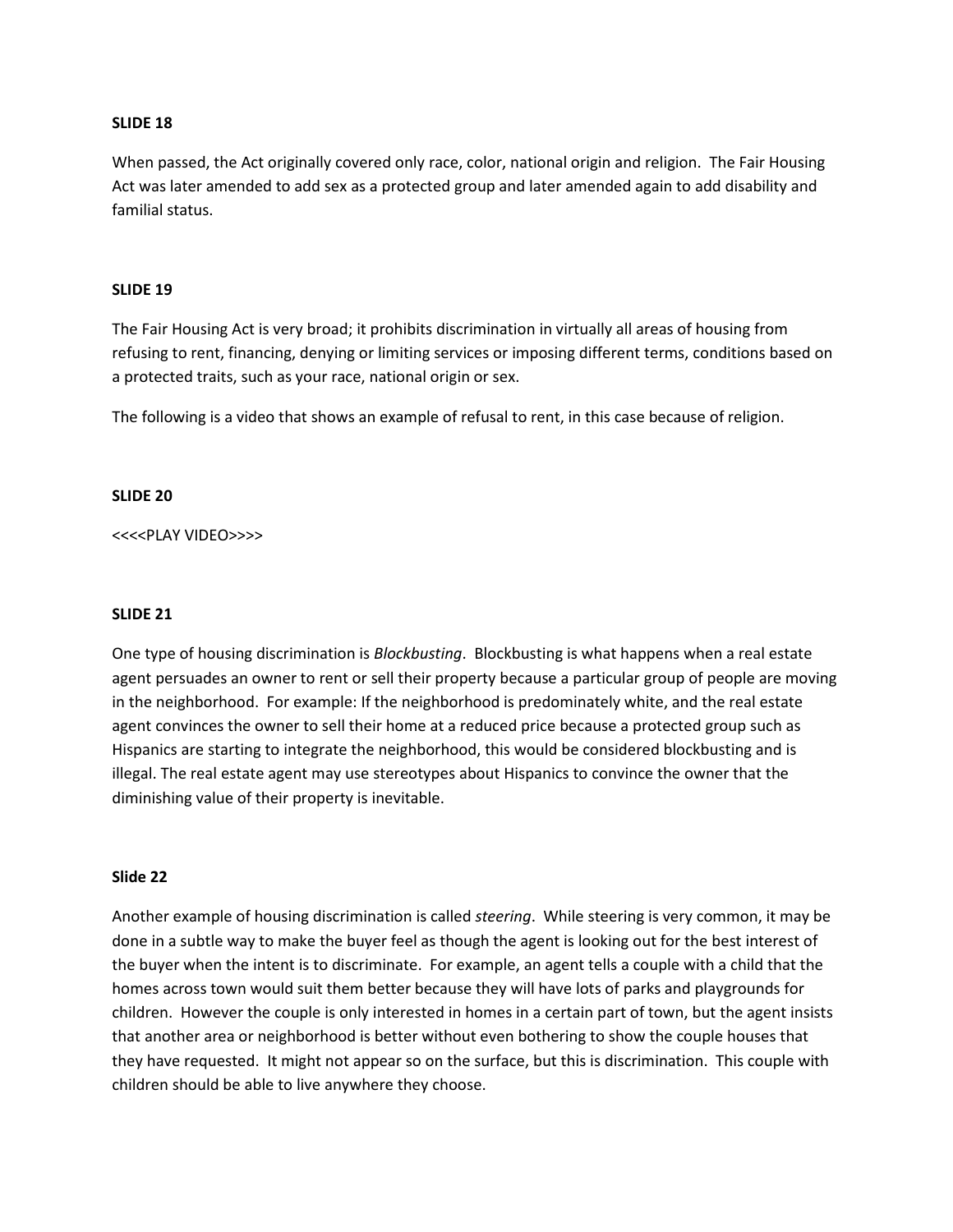Here is a quick example…

#### **Slide 23**

<<<<PLAY VIDEO>>>>

### **Slide 24**

When we think about housing discrimination, it's also important for us to think about the more subtle ways people learn about housing availability. The Act prohibits the making, printing, and publishing, or cause to be published, any notice or statement that indicates a preference or limitation. This also applies to written materials, oral notices, or statements. It includes applications, brochures, deeds, signs, banners, posters, and billboards.

Expressing to ANYONE a preference or limitation on a purchase is prohibited. For example, a newspaper advertisement states "beautiful three-bedroom home for rent, no children allowed." This statement would be a violation of the Act.

### **Slide 25**

The Fair Housing Act doesn't just tell us what housing providers can't do… it also tells us what housing providers must do: like provide reasonable accommodation or reasonable modification.

Reasonable Accommodations in housing applies to persons identified as having a disability or associated with someone who has a disability. Reasonable accommodations are given to residents or applicants seeking housing to allow them an opportunity to fully enjoy the premises just as someone who does not have a disability. A reasonable accommodation is a change in the rules and procedures, but it should not fundamentally change how a housing provider operates. For example, the tenant requests a handicap parking space because they have problems walking a far distance due to their disability. This is a reasonable request. However, if the tenant asks the landlord to bring him/her the daily newspaper because they are unable to walk a far distance, this will change the fundamental operation of the housing provider, unless this is a service that the housing provider provides to all tenants. This would not be considered a reasonable accommodation.

### **Slide 26**

The tenant usually pays for an accommodation requiring modifications of the structure of their home, such as the installation of a wheelchair ramp, unless the housing provider is federally funded, in which case the housing provider may pay for the modifications.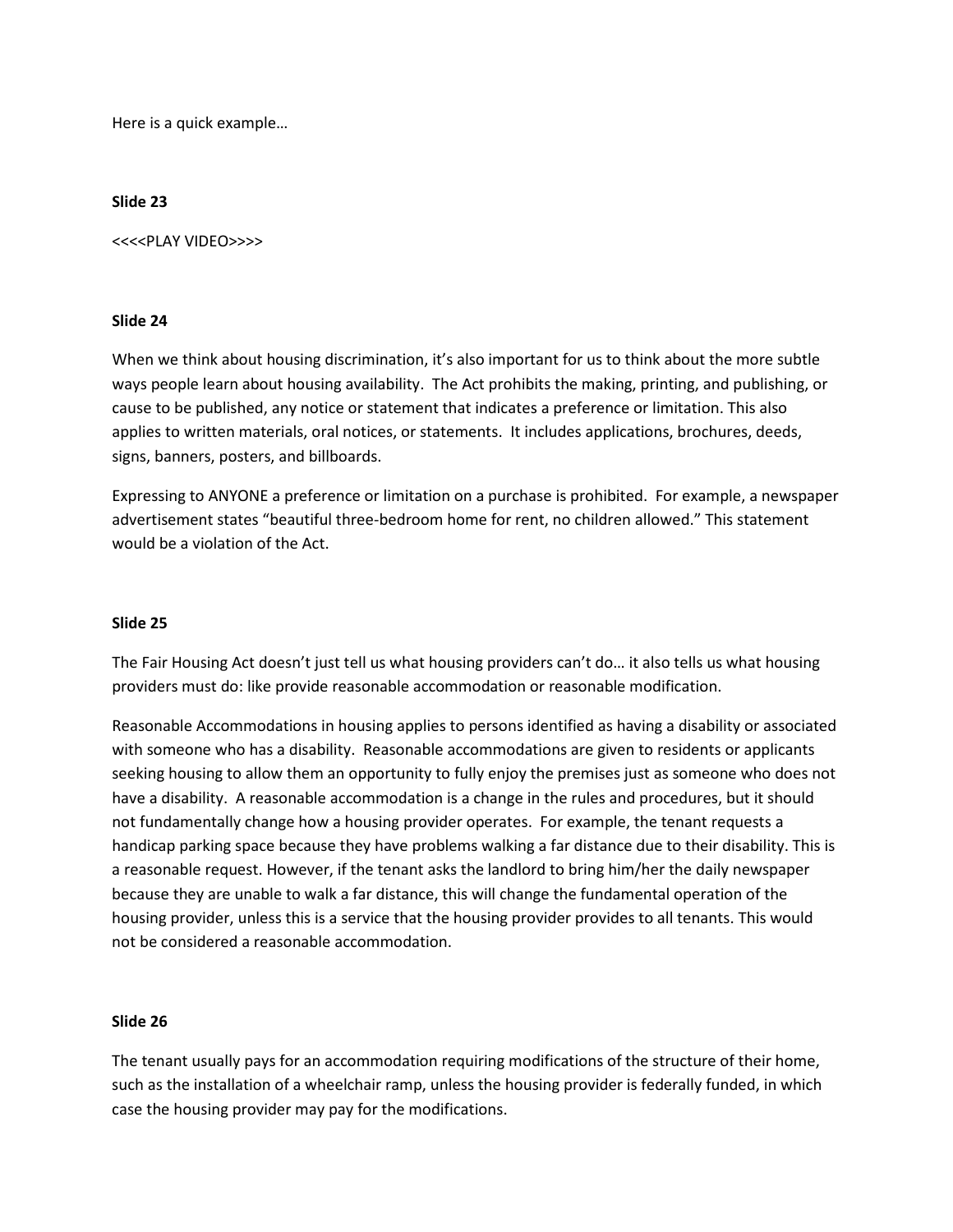## **Slide 27**

It is the tenant's responsibility to make a reasonable accommodation request to the housing provider either verbally or in writing. The housing provider should not have to guess or assume that a tenant requires a reasonable accommodation.

## **Slide 28**

Apartment dwellings or homes built after March 13, 1991 are required to be built with at least seven (7) technical accessible features.

- 1. Accessible entrance on accessible route
- 2. Accessible common and public areas
- 3. Useable doors
- 4. Accessible route within the unit
- 5. Accessible light switches, electrical outlets & environmental controls
- 6. Reinforced walls in bathrooms
- 7. Useable kitchens and bathrooms

## **Slide 29**

Here is a list of the type of properties that are covered under the Federal Fair Housing and D.C. Human Rights Act. As you can see even vacant land zoned for residential housing is covered.

## **Slide 30**

Now let's talk about the type of properties that are not covered under the Fair Housing Act. The following four types of properties are not subjected to the rules of the Fair Housing Act. If someone was to bring a claim against these types of properties it would more than likely be dismissed for lack of jurisdiction.

- Small Property Owners
- Religious Organizations
- Senior Housing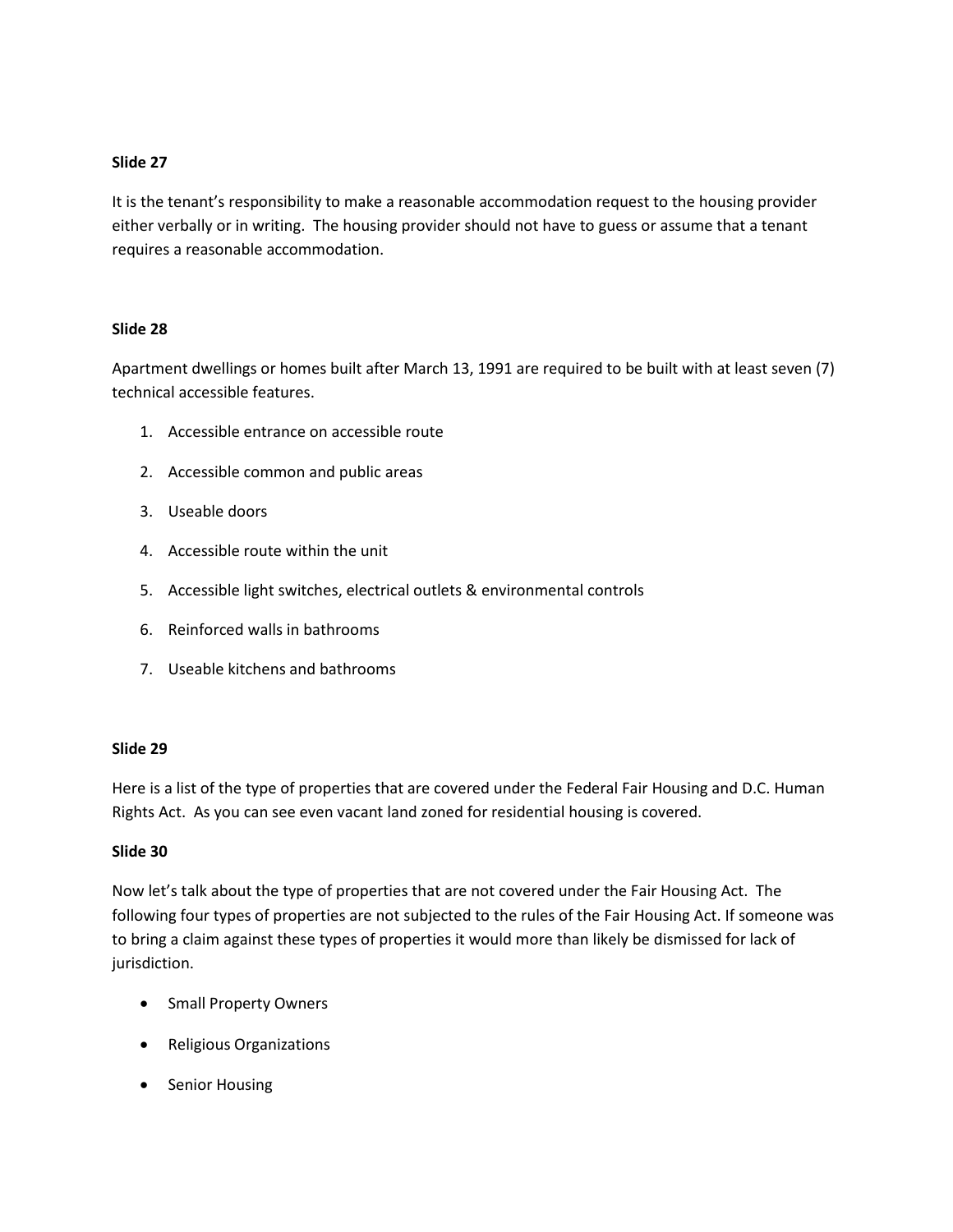• Roommate Situations

Although a small property owner could be exempt under the Federal Fair Housing and DC Human Rights Act in a refusal to rent case; it could be held liable for making or printing a discriminatory statement. For example, the property owner posts an advertisement that states "Two Bedroom Apartment; Adults only; no children." Because the housing provider publicly printed a statement which shows a preference or limitation for a protected trait; a complaint can be filed in violation for this discriminatory advertisement under Section 804 of the federal Fair Housing Act.

Now we'll look at each exemption, starting with…

## **Slide 31**

...small property owners. They are considered exempt if:

- They do not have interests in more than three single family homes;
- Do not use the services of a broker or sales agent; and
- The building has four or fewer units, and owner resides in one of the units.

As talked about, they are not exempt from discriminatory advertising

## **Slide 32**

Religious organizations can give preference to members of their own religion or clubs in housing they operate on a non-commercial basis. Groups and clubs, however, cannot restrict membership on the basis of race, color or national origin.

## **Slide 33**

Senior housing is also considered exempt from the familial status protection if:

- All residents in the housing are 62 years of age or older, or
- At least 80 percent of the units are occupied by at least one person that is 55 years of age or older

Again, this only exempts them from familial status protections.

**Slide 34**